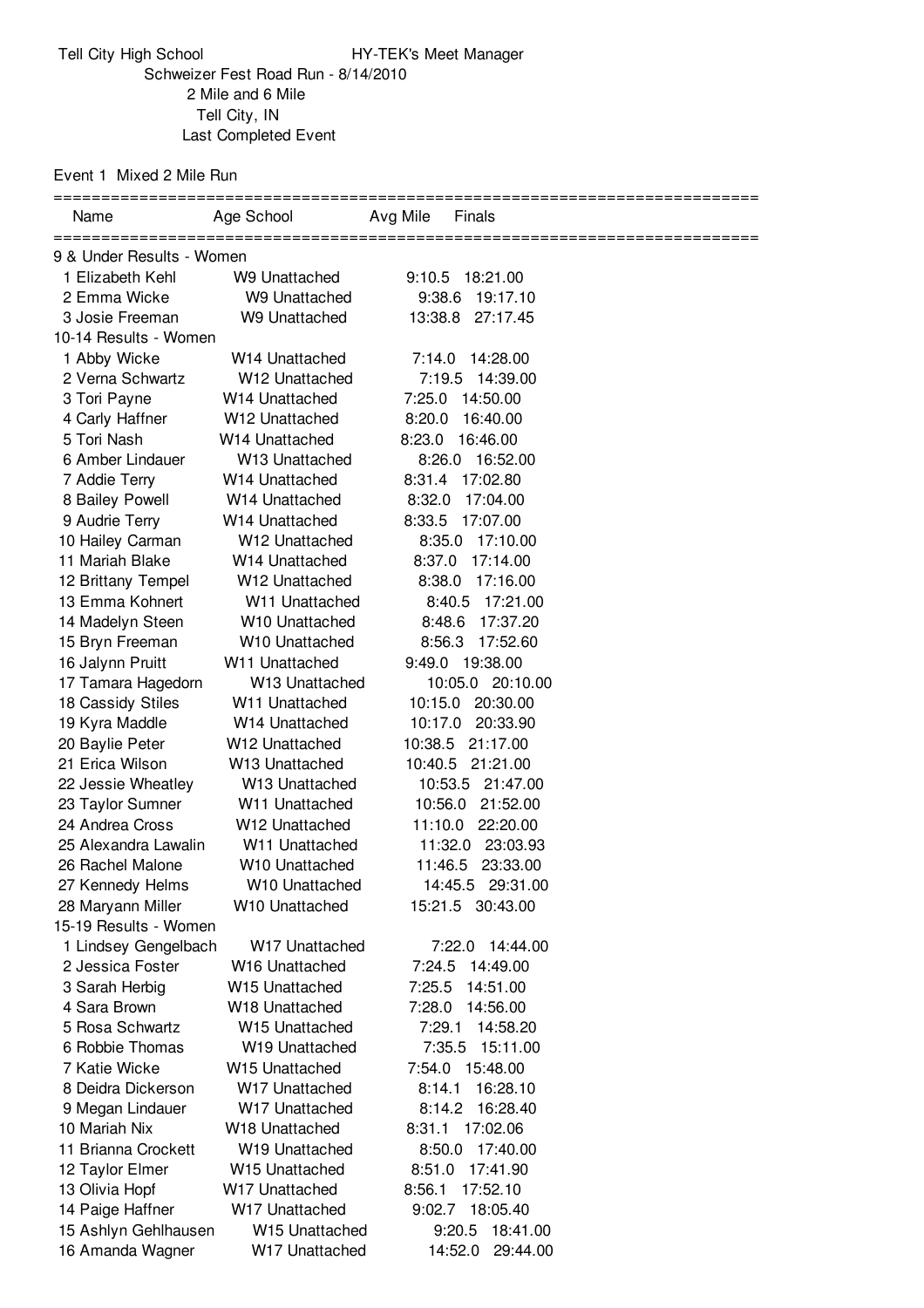| 17 Hilary Weatherholt | W18 Unattached             | 31:34.00<br>15:47.0 |
|-----------------------|----------------------------|---------------------|
| 20-24 Results - Women |                            |                     |
| 1 Courtney Ogle       | W22 Unattached             | 8:05.5 16:11.00     |
| 2 Leslie Clark        | W24 Unattached             | 9:57.5<br>19:55.00  |
| 3 Brianna Zoll        | W23 Unattached             | 10:24.5<br>20:49.00 |
| 4 Ashley Brown        | W20 Unattached             | 10:31.0<br>21:02.00 |
| 5 Carrie Wright       | W24 Unattached             | 10:50.0<br>21:40.00 |
| 6 Kimberly Hawkins    | W24 Unattached             | 11:19.5<br>22:39.00 |
| 7 Danielle Raine      | W22 Unattached             | 12:49.5<br>25:39.00 |
| 8 Jessica Wagner      | W <sub>20</sub> Unattached | 30:20.00<br>15:10.0 |
| 9 Kara Waninger       | W20 Unattached             | 15:44.5<br>31:29.00 |
| 25-29 Results - Women |                            |                     |
| 1 Kate Martin         | W29 Unattached             | 7:52.0<br>15:44.00  |
| 2 Krystal Niehaus     | W <sub>26</sub> Unattached | 8:07.0<br>16:14.00  |
| 3 Mackenzi Gorman     | W <sub>26</sub> Unattached | 8:08.0<br>16:16.00  |
| 4 Dana Harris         | W29 Unattached             | 18:16.00<br>9:08.0  |
| 5 Rachel Huffman      | W25 Unattached             | 10:35.5<br>21:11.00 |
| 6 Shannon Flannagan   | W29 Unattached             | 10:59.0<br>21:58.00 |
| 7 Amy Sims            | W29 Unattached             | 11:31.6<br>23:03.19 |
|                       |                            |                     |
| 8 Courtney Schank     | W <sub>27</sub> Unattached | 11:42.3<br>23:24.58 |
| 9 Kristel Hess        | W29 Unattached             | 11:45.0 23:30.00    |
| 10 Rachel Sabelhaus   | W <sub>25</sub> Unattached | 11:55.3 23:50.46    |
| 11 Maggie Goff        | W <sub>26</sub> Unattached | 12:57.5 25:55.00    |
| 30-34 Results - Women |                            |                     |
| 1 Amanda Held-Gannon  | W33 Unattached             | 12:42.90<br>6:21.5  |
| 2 Anita Owens         | W30 Unattached             | 7:02.0 14:04.00     |
| 3 Carrie Poehlein     | W33 Unattached             | 7:02.5<br>14:05.00  |
| 4 Stacy Davis         | W34 Unattached             | 8:24.0<br>16:48.00  |
| 5 Kellie Stull        | W30 Unattached             | 16:53.00<br>8:26.5  |
| 6 Rachel Gordon       | W34 Unattached             | 17:03.00<br>8:31.5  |
| 7 Elizabeth Elsesser  | W32 Unattached             | 8:42.5<br>17:24.90  |
| 8 Kristi Applegate    | W33 Unattached             | 9:13.0<br>18:26.00  |
| 9 Katie Kreisle       | W31 Unattached             | 9:34.0<br>19:08.00  |
| 10 Amber Gayer        | W33 Unattached             | 9:36.5<br>19:13.00  |
| 11 Angie Gladish      | W34 Unattached             | 9:41.0<br>19:22.00  |
| 12 Jennifer Chestnut  | W32 Unattached             | 19:36.00<br>9:48.0  |
| 13 Breanne Cole       | W33 Unattached             | 20:34.80<br>10:17.4 |
| 14 Amy Smith          | W34 Unattached             | 10:19.0<br>20:38.00 |
| 15 Kelly Cash         | W32 Unattached             | 11:00.0<br>22:00.00 |
| 16 Traci Flamion      | W32 Unattached             | 11:22.0<br>22:44.00 |
| 17 Gretchen Schultz   | W31 Unattached             | 11:40.0<br>23:20.00 |
| 18 Vanessa Ford       | W31 Unattached             | 11:40.6<br>23:21.20 |
|                       |                            |                     |
| 19 Amy Hollinden      | W33 Unattached             | 11:40.9<br>23:21.70 |
| 20 Sara Rogier        | W31 Unattached             | 11:44.5<br>23:29.00 |
| 21 Sarah Malone       | W32 Unattached             | 11:55.1<br>23:50.02 |
| 22 Jamie Lloyd        | W32 Unattached             | 12:50.5<br>25:41.00 |
| 23 Emily Miller       | W31 Unattached             | 12:58.0<br>25:56.00 |
| 24 Dana Franzman      | W31 Unattached             | 13:38.6<br>27:17.07 |
| 25 Brianne Lawalin    | W31 Unattached             | 32:17.00<br>16:08.5 |
| 35-39 Results - Women |                            |                     |
| 1 Liz Litherland      | W39 Unattached             | 7:43.0<br>15:26.00  |
| 2 Jennifer Land       | W <sub>38</sub> Unattached | 7:51.5<br>15:43.00  |
| 3 Gwen Bland          | W <sub>35</sub> Unattached | 15:52.00<br>7:56.0  |
| 4 Kimberlee Southwood | W38 Unattached             | 8:47.0<br>17:34.00  |
| 5 Holly Kreisle       | W35 Unattached             | 8:54.5<br>17:49.00  |
| 6 Amy Kehl            | W38 Unattached             | 8:59.5<br>17:59.00  |
| 7 Tyla Hoch           | W38 Unattached             | 9:56.5<br>19:53.00  |
| 8 Renee James         | W37 Unattached             | 10:11.6<br>20:23.20 |
| 9 Michelle Stahly     | W37 Unattached             | 10:11.9<br>20:23.70 |
| 10 Tara Edwards       | W36 Unattached             | 10:16.6<br>20:33.20 |
|                       |                            |                     |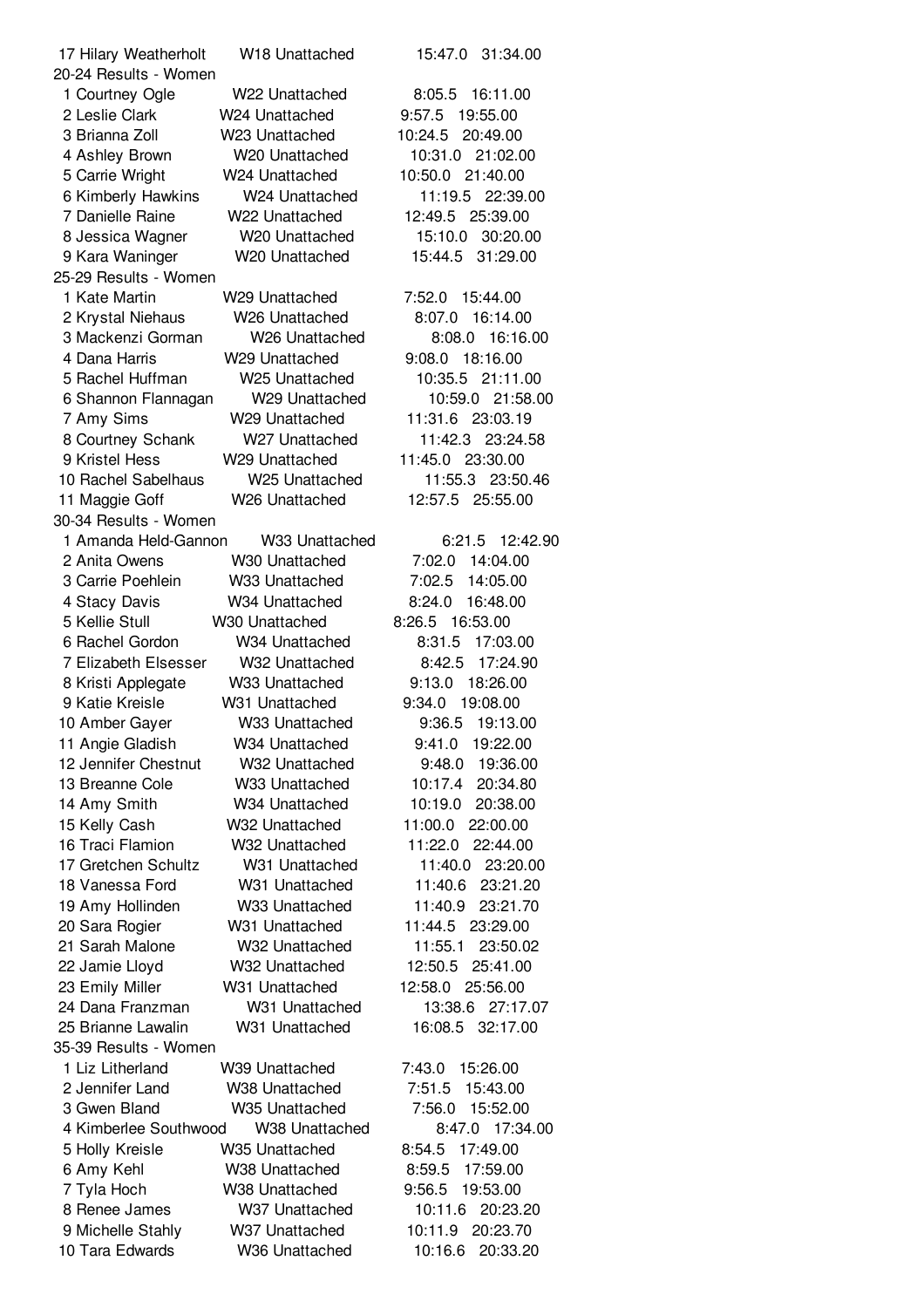Kelli Hubert W37 Unattached 10:17.1 20:34.20 Jamie Pruitt W38 Unattached 10:19.5 20:39.00 Lesa Hedinger W37 Unattached 10:30.5 21:01.00 Vanessa Johnson W36 Unattached 10:35.0 21:10.00 Jennifer Lane W36 Unattached 11:00.0 21:59.98 Michelle Duncan W39 Unattached 11:21.5 22:43.00 Sophia Ettensohn W36 Unattached 11:41.6 23:23.11 Amy Quick W36 Unattached 11:50.0 23:40.00 Amy Lyons W38 Unattached 11:59.5 23:59.00 Kelly Kiplinger W39 Unattached 13:38.4 27:16.76 Lisa Miller W35 Unattached 15:22.1 30:44.11 Holly Stephens W39 Unattached 15:46.0 31:31.87 Heather Wroe W35 Unattached 16:11.5 32:23.00 40-44 Results - Women Tricia Kaiser W40 Unattached 8:13.0 16:26.00 Laura Noble W40 Unattached 8:14.5 16:29.00 Joanna Brager W41 Unattached 8:19.0 16:38.00 Carol Schwoeppe W43 Unattached 8:45.5 17:31.00 Belinda Berker W42 Unattached 8:55.5 17:51.00 Marcia Finley W40 Unattached 9:11.2 18:22.40 Wedny Logan W40 Unattached 9:35.5 19:11.00 Julie Franchville W42 Unattached 10:10.0 20:20.00 Michelle Markiewicz W42 Unattached 10:12.0 20:24.00 Christina Hawkins W43 Unattached 10:17.5 20:35.00 Kathy Bradley W43 Unattached 10:25.5 20:51.00 Kellie Pfeiffer W44 Unattached 10:46.5 21:33.00 Lori Burns W43 Unattached 10:56.8 21:53.43 Joni Burton W43 Unattached 10:56.9 21:53.80 Kassi Rogers W43 Unattached 11:14.0 22:28.00 Angela Hart W40 Unattached 11:20.0 22:40.00 Shelly Mathena W40 Unattached 11:25.0 22:50.00 Rita Young W44 Unattached 11:44.0 23:28.00 Sarah Reid W42 Unattached 12:26.0 24:52.00 Tonya Cross W40 Unattached 13:00.0 26:00.00 Tina Ziegelgruber W41 Unattached 15:20.0 30:40.00 Donna Waninger W42 Unattached 15:45.7 31:31.30 Vicky Brinkman W41 Unattached 15:46.0 31:32.00 Sheila Lahee W44 Unattached 15:46.9 31:33.65 Cheryl Weatherholt W41 Unattached 16:12.3 32:24.45 45-49 Results - Women Jane Manley Goffinet W47 Unattached 8:30.7 17:01.40 Joanna Flamion W46 Unattached 8:36.0 17:12.00 Sherri Flynn W48 Unattached 8:58.0 17:56.00 Cindy LaGrange W49 Unattached 9:00.4 18:00.77 Diana Schaeffer W46 Unattached 9:24.8 18:49.50 Shelley Stephens W46 Unattached 10:57.0 21:54.00 Jackie Gilliam W46 Unattached 10:59.6 21:59.03 Doris Niehaus W49 Unattached 11:08.0 22:16.00 Jean Miller W46 Unattached 12:16.5 24:33.00 Keli Braunecker W45 Unattached 13:57.5 27:55.00 Annette Kimball W45 Unattached 14:33.5 29:07.00 Erin Hollinden W45 Unattached 15:22.3 30:44.51 Christi Lee W48 Unattached 15:46.5 31:33.00 Ana Lagunzad W48 Unattached 16:36.5 33:13.00 50-54 Results - Women Sherry McGary W52 Unattached 8:39.0 17:18.00 Karen Ramsey W53 Unattached 10:08.5 20:17.00 Donna Harpenau W52 Unattached 10:50.5 21:41.00 Kimberley Collins W51 Unattached 11:09.5 22:19.00 Cindia Ress W53 Unattached 12:14.0 24:28.00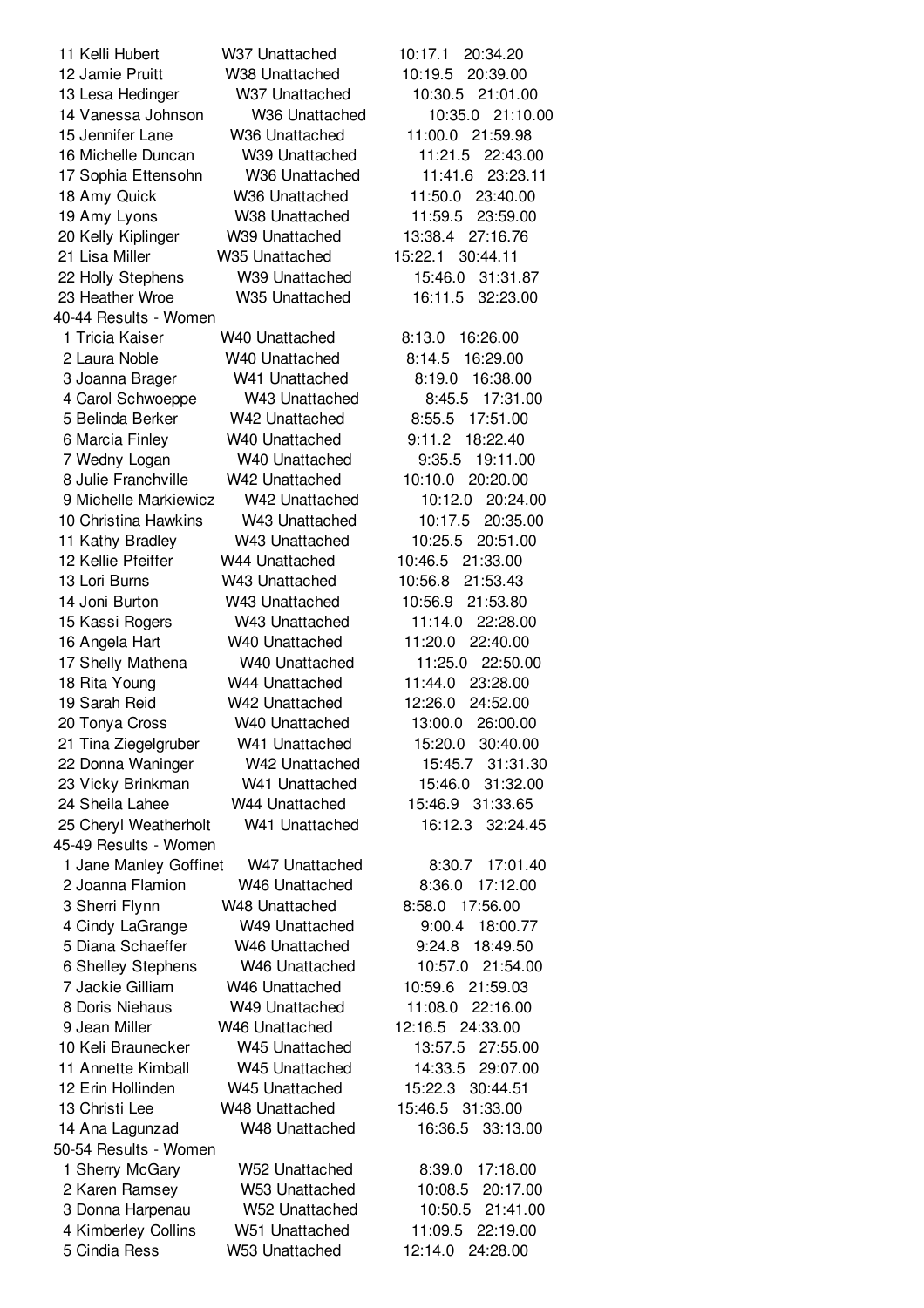| 6 Diana Taylor          | W54 Unattached             | 12:29.0<br>24:58.00 |
|-------------------------|----------------------------|---------------------|
| 7 Karen Beier           | W50 Unattached             | 15:19.0<br>30:38.00 |
| 8 Pam Pewton            | W54 Unattached             | 16:30.5<br>33:01.00 |
| 9 Penny James           | W52 Unattached             | 20:34.0<br>41:08.00 |
| 55-59 Results - Women   |                            |                     |
|                         |                            | 29:11.00            |
| 1 Cheryl Hess           | W59 Unattached             | 14:35.5             |
| 2 Sarah Goff            | <b>W58 Unattached</b>      | 14:47.0<br>29:34.00 |
| 3 Deb Scherer           | <b>W55 Unattached</b>      | 15:10.5<br>30:21.00 |
| 4 Jane Kessans          | W58 Unattached             | 16:33.5<br>33:07.00 |
| 60-69 Results - Women   |                            |                     |
| 1 Marty Brewer          | W62 Unattached             | 10:06.5<br>20:13.00 |
| 2 Kathy Brenton         | W60 Unattached             | 11:09.0<br>22:18.00 |
| 3 Jeanne Wittmer        | W66 Unattached             | 14:07.0 28:13.92    |
| 4 Kathi Held            | W63 Unattached             | 16:13.5<br>32:27.00 |
| 9 & Under Results - Men |                            |                     |
| 1 Nate Kaiser           | M9 Unattached              | 7:00.0<br>14:00.00  |
| 2 Nigel Kaiser          | M8 Unattached              | 7:38.5<br>15:17.00  |
| 3 Spenser Wolf          | M6 Unattached              | 17:37.80<br>8:48.9  |
| 4 Kortlen James         | M9 Unattached              | 9:10.4<br>18:20.70  |
| 5 Will Simpson          | M9 Unattached              | 9:31.5<br>19:03.00  |
| 6 Kaden Chestnut        | M7 Unattached              | 9:40.0<br>19:20.00  |
| 71 Ghost                | M Unattached               | 9:40.5<br>19:21.00  |
| 8 Keaton Lloyd          | M6 Unattached              | 9:45.5<br>19:31.00  |
| 9 Bryce Peter           | M9 Unattached              | 9:46.0<br>19:32.00  |
| 10 2 Ghost              | M Unattached               | 10:46.0 21:32.00    |
| 11 Drew Ettensohn       | M9 Unattached              | 11:41.9 23:23.66    |
| 12 3 Ghost              | M Unattached               | 16:45.5 33:31.00    |
| 10-14 Results - Men     |                            |                     |
| 1 Michael Schwartz      | M13 Unattached             | 12:26.00<br>6:13.0  |
| 2 Aaron Pierrard        | M14 Unattached             | 6:16.5<br>12:33.00  |
| 3 Jason Taylor          | M14 Unattached             | 12:37.00<br>6:18.5  |
| 4 Mason Waninger        | M13 Unattached             | 6:32.0<br>13:04.00  |
| 5 Reed Goffinet         | M <sub>13</sub> Unattached | 13:13.00<br>6:36.5  |
| 6 Hunter Rowe           | M <sub>12</sub> Unattached | 6:38.0<br>13:16.00  |
| 7 Donovan Ingle         | M13 Unattached             | 6:47.0<br>13:34.00  |
| 8 Brandon Whistle       | M11 Unattached             | 7:05.0<br>14:10.00  |
| 9 Chase Beckort         | M10 Unattached             | 7:07.5<br>14:15.00  |
|                         |                            |                     |
| 10 Zach Hopewell        | M12 Unattached             | 7:10.0<br>14:20.00  |
| 11 Tabor Shadowen       | M12 Unattached             | 14:52.00<br>7:26.0  |
| 12 Zach Ziegelgruber    | M12 Unattached             | 7:29.5<br>14:59.00  |
| 13 Aaron Vincent        | M14 Unattached             | 7:31.5<br>15:03.00  |
| 14 Thomas Simpson       | M11 Unattached             | 8:27.0<br>16:54.00  |
| 15 Phillip Kehl         | M12 Unattached             | 8:28.0<br>16:56.00  |
| 16 Luke Hubert          | M11 Unattached             | 8:29.0<br>16:58.00  |
| 17 Lance Elmer          | M13 Unattached             | 17:08.00<br>8:34.0  |
| 18 Nicholas Pierrard    | M12 Unattached             | 8:45.0<br>17:30.00  |
| 19 John Steen           | M13 Unattached             | 8:47.5<br>17:35.00  |
| 20 Wyatt Edwards        | M10 Unattached             | 8:50.5<br>17:41.00  |
| 21 Leo Simpson          | M11 Unattached             | 9:03.0<br>18:05.90  |
| 22 Spencer Fest         | M10 Unattached             | 18:20.00<br>9:10.0  |
| 23 Skylar Parker        | M12 Unattached             | 9:11.4<br>18:22.70  |
| 24 Seth Vaquero         | M11 Unattached             | 9:20.0<br>18:40.00  |
| 25 Cameron Kessinger    | M11 Unattached             | 9:38.9<br>19:17.80  |
| 26 Aaron Wimsatt        | M11 Unattached             | 11:22.5<br>22:45.00 |
| 27 Steven Wheatley      | M11 Unattached             | 11:36.5<br>23:13.00 |
| 28 Neal Hollinden       | M10 Unattached             | 11:41.0<br>23:22.00 |
| 29 Kage Kiplinger       | M <sub>10</sub> Unattached | 26:55.00<br>13:27.5 |
| 15-19 Results - Men     |                            |                     |
| 1 Sam Wicke             | M17 Unattached             | 5:42.5<br>11:25.00  |
| 2 Kyle Kaufman          | M18 Unattached             | 6:03.0<br>12:06.00  |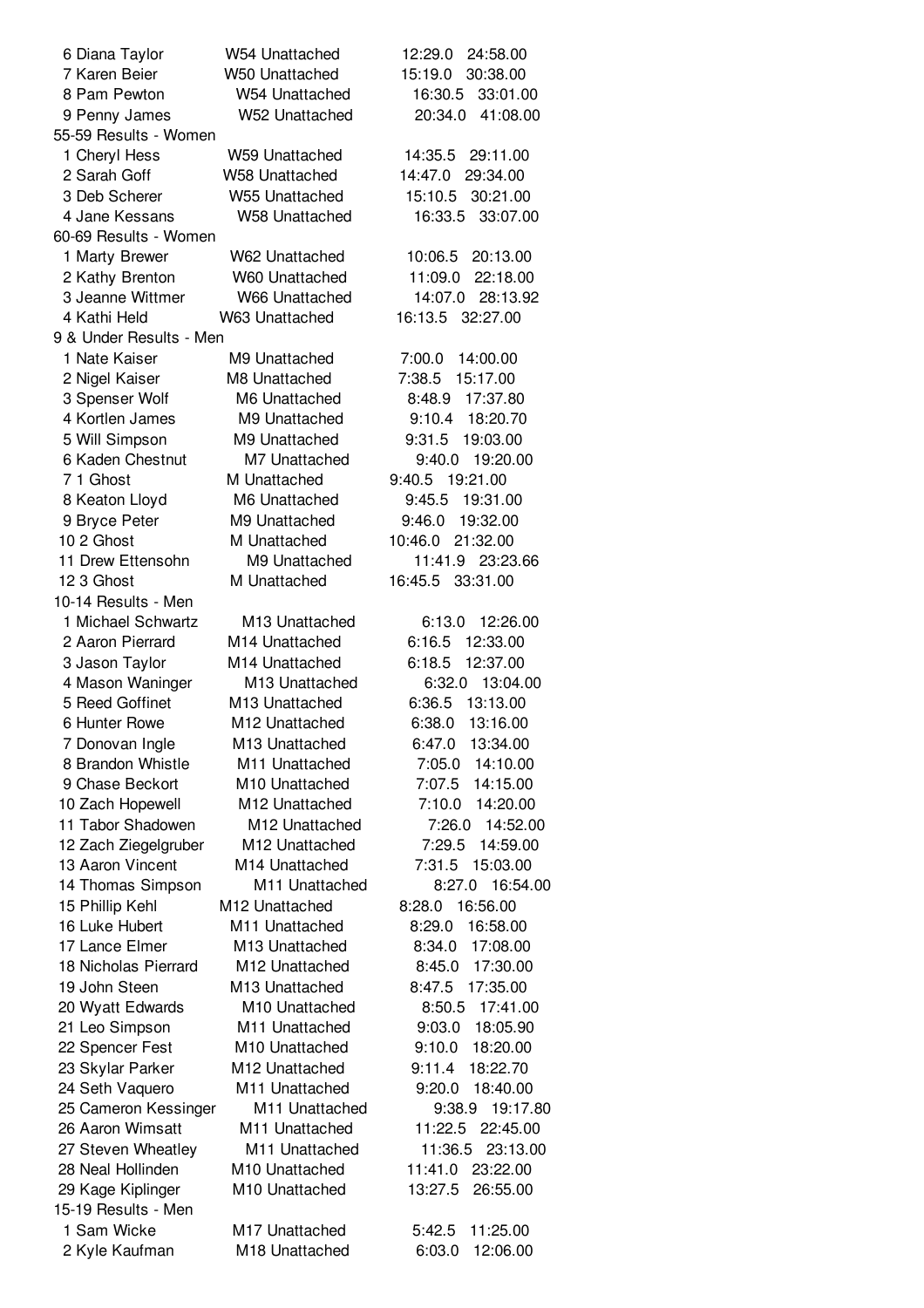| 3 DJ Newton          | M18 Unattached             | 6:21.3<br>12:42.60 |
|----------------------|----------------------------|--------------------|
| 4 Austin Linne       | M <sub>15</sub> Unattached | 6:30.5 13:01.00    |
| 5 Justin Kleemann    | M19 Unattached             | 6:53.0 13:46.00    |
| 6 Bert Kellems       | M <sub>16</sub> Unattached | 7:03.5 14:07.00    |
| 7 Andrew Huber       | M15 Unattached             | 7:09.5<br>14:19.00 |
| 8 Corey Hedinger     | M18 Unattached             | 7:11.0<br>14:22.00 |
| 20-24 Results - Men  |                            |                    |
| 1 Shaun Walling      | M21 Unattached             | 6:54.0 13:48.00    |
| 2 Derek Beumel       | M21 Unattached             | 7:17.5 14:35.00    |
| 3 Tyler Jarboe       | M20 Unattached             | 7:21.0 14:42.00    |
|                      | M23 Unattached             | 7:22.5<br>14:45.00 |
| 4 Gareth Wignall     |                            |                    |
| 5 Andy Chinn         | M20 Unattached             | 7:23.5 14:47.00    |
| 6 Clifford Raschick  | M23 Unattached             | 9:16.0 18:32.00    |
| 7 Michael Conner     | M24 Unattached             | 9:19.5 18:39.00    |
| 8 Jordan Rhodes      | M20 Unattached             | 9:42.5 19:25.00    |
| 25-29 Results - Men  |                            |                    |
| 1 Adam Brockman      | M28 Unattached             | 6:49.0 13:38.00    |
| 2 Adam Brinksneader  | M28 Unattached             | 7:29.4 14:58.80    |
| 3 Trent Huffman      | M25 Unattached             | 7:30.5 15:01.00    |
| 4 Blair Walsh        | M27 Unattached             | 7:33.0 15:06.00    |
| 5 Jared Sabelhaus    | M28 Unattached             | 7:39.5<br>15:19.00 |
| 6 Jason Brewer       | M27 Unattached             | 7:40.0 15:20.00    |
| 7 Matt Wright        | M <sub>25</sub> Unattached | 7:54.5 15:49.00    |
| 8 Ross Oberhausen    | M29 Unattached             | 10:09.5 20:19.00   |
| 9 Andy Hollinden     | M26 Unattached             | 15:27.0 30:54.00   |
| 30-34 Results - Men  |                            |                    |
| 1 Kevin Davis        | M32 Unattached             | 6:58.5<br>13:57.00 |
| 2 Erik Davis         | M32 Unattached             | 7:34.0 15:08.00    |
| 3 Adam Daum          | M32 Unattached             | 7:50.5 15:41.00    |
| 4 Derick Lawalin     | M31 Unattached             | 8:18.5 16:37.00    |
| 5 James Elsesser     | M33 Unattached             | 8:42.3 17:24.50    |
| 6 Tom Hollinden      | M30 Unattached             | 8:47.9 17:35.80    |
| 7 Brad Goodall       | M34 Unattached             | 8:58.5 17:57.00    |
| 8 Dallas Joines      | M30 Unattached             | 9:05.0<br>18:10.00 |
| 9 Nick Conner        | M30 Unattached             | 9:18.5 18:37.00    |
|                      |                            |                    |
| 10 Nick Kreisle      | M34 Unattached             | 10:21.5 20:43.00   |
| 35-39 Results - Men  |                            |                    |
| 1 Jeremy Edwards     | M38 Unattached             | 6:40.0 13:20.00    |
| 2 Matt Schultz       | M35 Unattached             | 7:44.0<br>15:28.00 |
| 3 John Hoch          | M39 Unattached             | 16:02.00<br>8:01.0 |
| 4 Neal Stahly        | M38 Unattached             | 17:43.00<br>8:51.5 |
| 5 Joe Flannagan      | M36 Unattached             | 8:54.0 17:48.00    |
| 6 Eric Kehl          | M39 Unattached             | 9:00.1 18:00.10    |
| 7 James Applegate    | M36 Unattached             | 9:02.0 18:04.00    |
| 8 Brad Wroe          | M38 Unattached             | 9:25.0 18:49.90    |
| 9 Darrell Peter      | M37 Unattached             | 9:47.0 19:34.00    |
| 10 John Stiles       | M39 Unattached             | 10:16.0 20:32.00   |
| 11 Matt Sims         | M35 Unattached             | 11:26.5 22:53.00   |
| 12 David Davis       | M39 Unattached             | 11:43.0 23:26.00   |
| 40-44 Results - Men  |                            |                    |
| 1 Keith Zellers      | M40 Unattached             | 6:04.5<br>12:09.00 |
| 2 Tim Davis          | M42 Unattached             | 7:26.5<br>14:53.00 |
| 3 Joel Schwartz      | M40 Unattached             | 7:41.5 15:23.00    |
| 4 Chris Gilliam      | M41 Unattached             | 7:42.5 15:25.00    |
| 5 Robert Kruse       | M43 Unattached             | 8:12.5 16:25.00    |
| 6 Martin Kaiser      | M44 Unattached             | 8:13.5 16:27.00    |
| 7 Scott Strobel      | M44 Unattached             | 8:17.0 16:34.00    |
| 8 David Goffinet     | M44 Unattached             | 8:30.9 17:01.70    |
| 9 Marty Haughee      | M42 Unattached             | 18:58.00<br>9:29.0 |
| 10 Jerry Weatherholt | M42 Unattached             | 9:49.5 19:39.00    |
|                      |                            |                    |